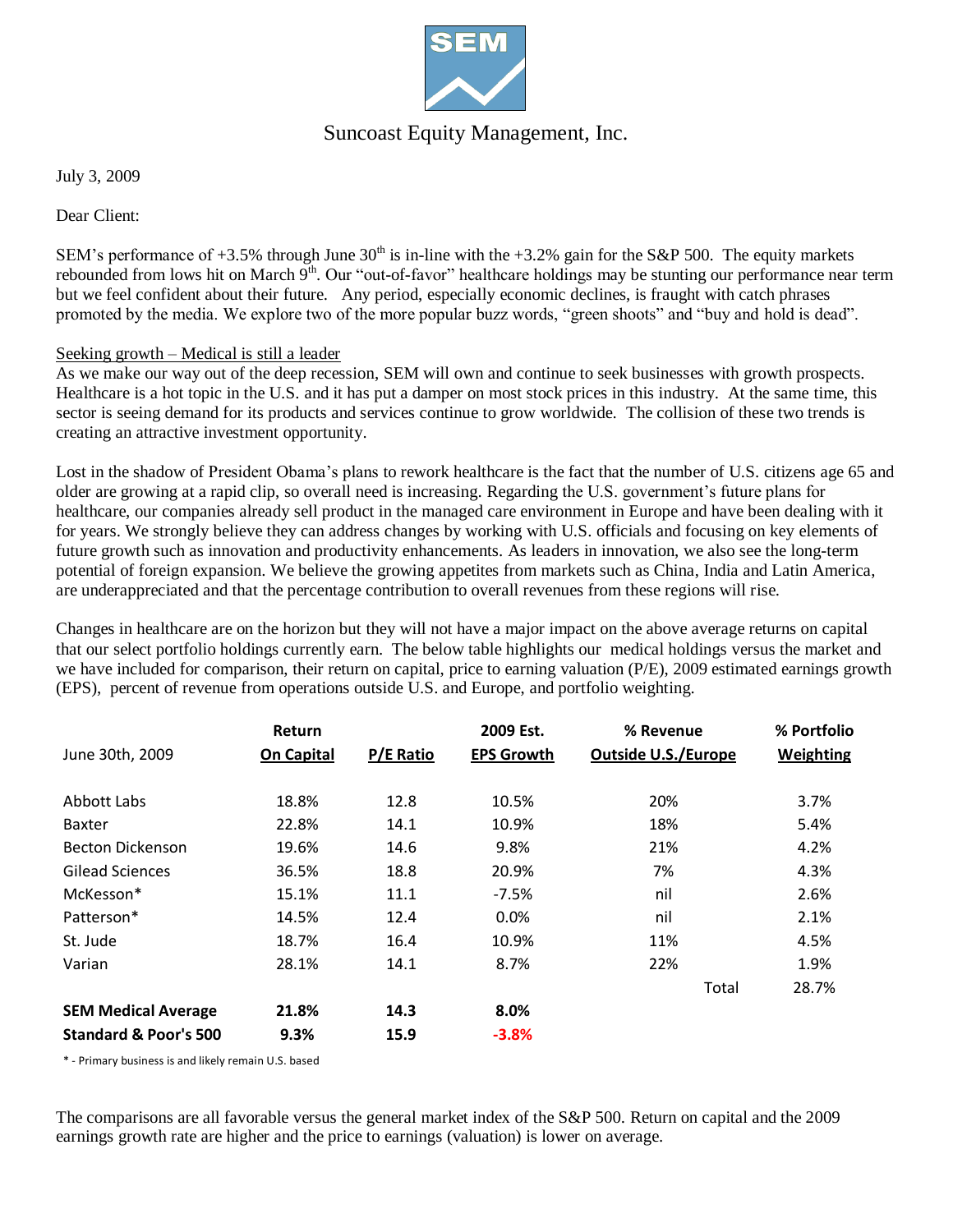#### Green Shoots?

There is a lot of talk about green shoots. Our take is that the economy is stable but a broad recovery is not yet in the line of sight. GDP declined at an annual rate of 6.3% in the fourth quarter of 2008 and then decreased at 5.5% in the first quarter of 2009. The Federal Reserve managed to steer the financial markets away from the cliff and bring liquidity back, though not without the later consequences of inflation that we will be watchful for. The economy will likely contract at a lower rate over the next few quarters; unemployment will continue to rise, albeit at a slower pace, and will lag the turn up of the economy. One of the reasons it may take longer for the economy to turn up can be seen in the personal savings rate jump to 6.9% from 5.6% in May and April respectively. The May savings rate was at a level not reached since 1993 as consumers remain frugal and clean-up their balance sheets (the savings rate lift in part came from one-time government payments to qualified seniors under the economic stimulus act). Another useful gauge is the consumer sentiment index, which rose to 70.8 in June, up five months in a row and up from the cycle low of 55.3 in November 2008 but well below its peak of 96.9 in January 2007. Prone to move before employment and production indicators is the Institute for Supply Management's (ISM) monthly survey of new orders. This leading indicator (as opposed to employment being a lagging indicator) bottomed in December at 23.1 and came in at 51.1 for May. The ISM signals expansion when it is above 50 and contraction when below.

### Buy and hold is dead?

One mantra making its way through the investment grapevine is that "buy and hold is dead." This phrase is commonly attached to those of us that invest within the intellectual framework of value investing (universally established by Ben Graham, Phil Fisher and Warren Buffett). We had a recent personal experience with a local investment manager who remarked that "buy and hold will never work again" and that SEM should change our **Disciplined Investment Strategy** (SEM-DIS). This particular manager, and all those that believe this tactic is dead, misunderstand the core philosophy and will most likely never position themselves to generate above market returns while taking less risk over the long term.

"Buy and hold is eternal, there's no way around it" is how John Bogle of Vanguard put it recently. He is exactly right. For as long as Colgate exists as a business, someone will own it and it will have shareholders whereby each day someone offers their shares for sale to someone else. The only truth, which the naysayers don't realize themselves, is that in the short-run, business (stock) prices are significantly more volatile than business (intrinsic) value, especially today.

In most cases business (intrinsic) value will steadily rise or fall over time, such as with **Colgate,** the former, and **General Motors,** the latter. At SEM, our discipline foremost seeks companies with a strong probability of increasing business (intrinsic) value over time and for business (stock) prices and our investment returns to follow that same path. Business (intrinsic) value is determined through research and not by staring at the ticker tape on CNBC. We also emphasize those companies whose business (stock) price is offered to us at below its business (intrinsic) value.

On occasion, business value can either erode or appreciate meaningfully in a short time span. One example was the fast decline of the printed encyclopedia business which got destroyed by nominal pricing for the same service on CD-ROM and then ultimately became worthless when [www.wikepedia.com](http://www.wikepedia.com/) came to be. Newspapers are another business we have mentioned in the past that have undergone recent significant erosion. Advances in technology accelerate the process (positive or negative) and economic declines can also make secular business change more visible.

The very high volatility that we have today creates an environment in which a business (stock) price can be well below or above business (intrinsic) value during short time periods. If the stock price significantly exceeds or is well below, you act accordingly. In the short-run it can result in higher portfolio turnover but price volatility never changes the SEM-DIS discipline of value investing, which is recognizing the difference between value and price.

The pending economic recovery will take some time but we believe we are well positioned with a portfolio currently priced below (at a discount to) the general market and sporting better than average businesses. Thanks for entrusting us with you capital; it is a responsibility we take very seriously. Please call anytime.

Sincerely,

Donald R. Jowdy President